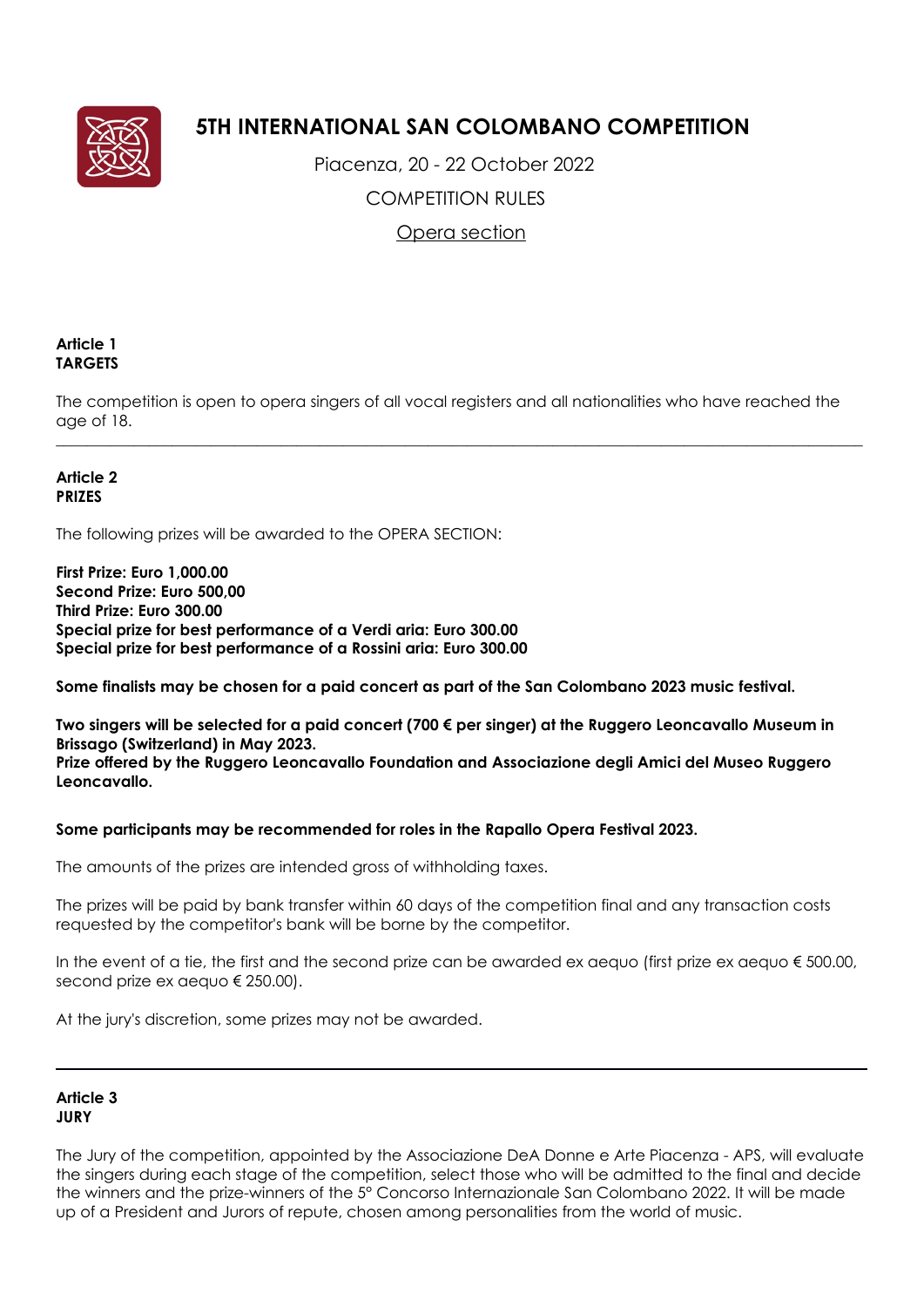The jury will take its decisions in secret session, by a majority of the votes and will make them known to the candidates at the end of each of the three stages of the competition. In the event of a tie, the vote of the President of the Jury shall prevail.

## **The jury's decision is final.**

The organisation is relieved of all responsibility for any changes in the members of the jury due to extraordinary circumstances.

### **Article 4 REGISTRATION**

The application form, completed in full and duly signed, must be sent by email no later than **10 October 2022** to the following email address: info@concorsosancolombano.it The application form must contain the following documents:

- Application form completed in all its parts and signed
- artistic curriculum (preferably in Italian language)
- photocopy of identity document or passport
- a recent photograph
- a list of **five arias from operas**
- a copy of the payment of the registration fee of Euro 70,00 to be paid by bank transfer to the account of:

#### **DeA DONNE E ARTE PIACENZA - APS BANCA DI PIACENZA, via Mazzini 20, Piacenza IBAN: IT43H0515612600CC0000039522 - BIC/SWIFT: BCPCIT2P**

Indicate in the reason for payment **"Iscrizione sezione lirica 2022" followed by the first and last name of the candidate**. If you wish to pay by Paypal, the payment must be of euro 73,00 and can be made in the SUBSCRIBE section of the www.concorsosancolombano.it website.

For the candidate who intends to participate in both sections, opera and sacred, the registration fee will be Euro 120,00 by bank transfer or Euro 125,00 by Paypal indicating the reason for payment **"Iscrizione sezione lirica e sacra 2021" followed by the first and last name of the candidate.**

Failure to pay by 10 October 2022 will result in the exclusion of the candidate from the Competition.

The entry fee is not refundable under any circumstances, except as provided for in point 7.

N.B.: It may be required to send pdf scores of the musical programme presented.

#### **COVID-19 EMERGENCY**

IF IT IS FOUND ON 7 OCTOBER THAT THERE ARE INSUFFICIENT SECURITY CONDITIONS, THE COMPETITION VENUE MAY BE CHANGED. CANDIDATES WILL BE INFORMED OF ANY REGULATIONS TO BE OBSERVED IN ACCORDANCE WITH ITALIAN MINISTERIAL GUIDELINES. IN CASE OF CANCELLATION OF THE EVENT WE WILL REFUND THE REGISTRATION FEES.

 $\_$  ,  $\_$  ,  $\_$  ,  $\_$  ,  $\_$  ,  $\_$  ,  $\_$  ,  $\_$  ,  $\_$  ,  $\_$  ,  $\_$  ,  $\_$  ,  $\_$  ,  $\_$  ,  $\_$  ,  $\_$  ,  $\_$  ,  $\_$  ,  $\_$  ,  $\_$  ,  $\_$  ,  $\_$  ,  $\_$  ,  $\_$  ,  $\_$  ,  $\_$  ,  $\_$  ,  $\_$  ,  $\_$  ,  $\_$  ,  $\_$  ,  $\_$  ,  $\_$  ,  $\_$  ,  $\_$  ,  $\_$  ,  $\_$  ,

#### **Article 5 REHEARSALS**

At each stage of the competition the candidate must perform the arias from memory. Please note that it will not be possible to change the programme once it has been sent.

**Eliminatory Round: 20 and 21 October 2022** at the Cappella Ducale of Palazzo Farnese, Piazza Cittadella 29, Piacenza.